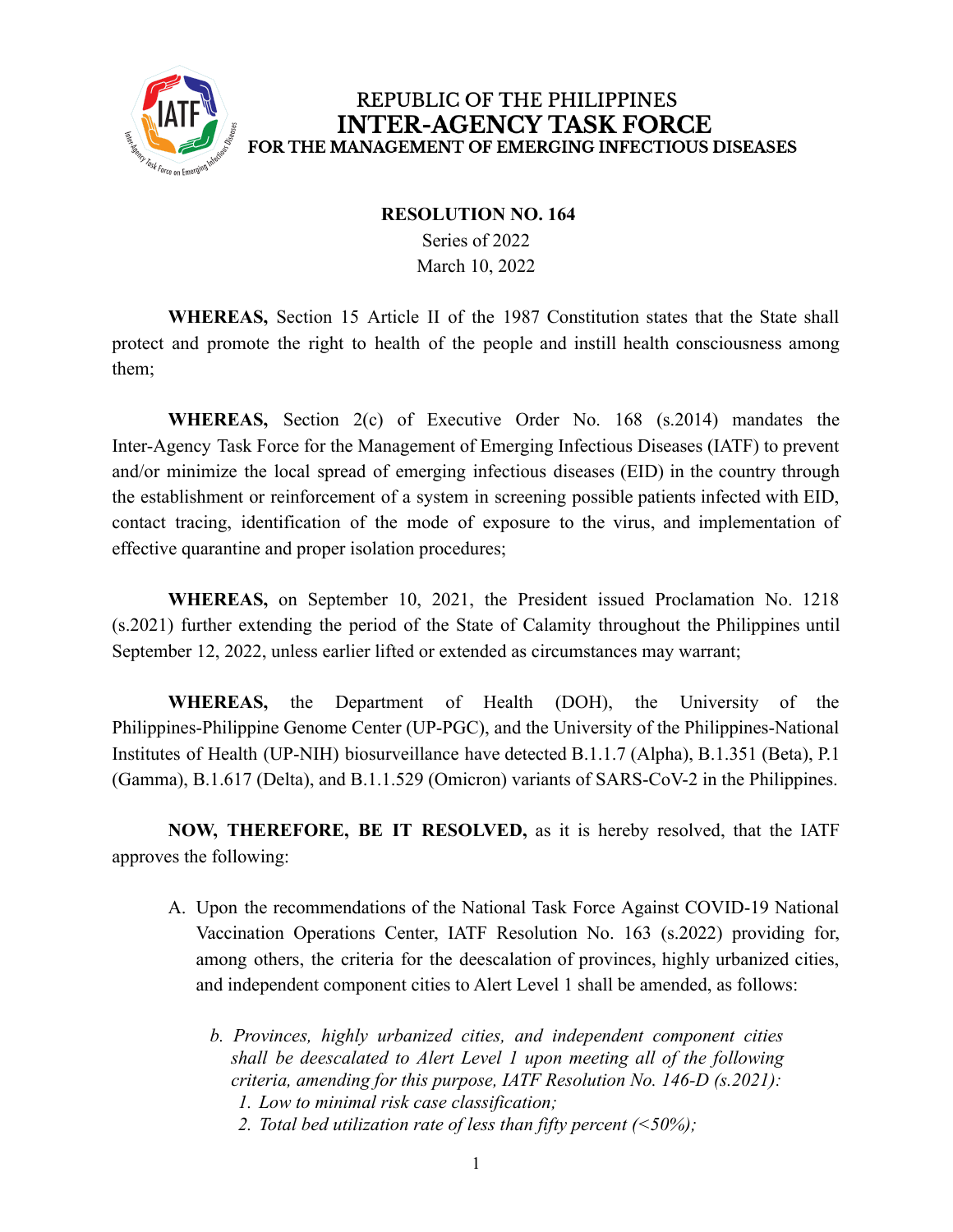

- *3. Full vaccination of seventy percent (70%) of its target population (denominator is (80%) of its total population); and*
- *4. Full vaccination of seventy percent (70%) of its Priority Group A2 (Senior Citizens) target population (denominator is 85% of A2 population).*
- B. In consideration of the deescalation of the National Capital Region and other provinces, highly urbanized cities, and independent cities to Alert Level 1 which allows for the full seating capacity for public transportation, Section E(3) of IATF Resolution No. 101 (s.2021) dated 26th of February 2021, is rescinded effective 24 March 2022. For the National Capital Region, all buses bound for provinces shall not be required to use the Integrated Terminal Exchange as the central hub for transportation.
- C. Upon the recommendation of its Technical Working Group, the national/state COVID-19 vaccination certificate of the following countries/territories/jurisdictions namely, Croatia, Cyprus and Nepal shall hereinafter be accepted/recognized for purposes of arrival quarantine protocols as well as for interzonal/intrazonal movement. The following countries/territories/jurisdictions shall be in addition to such other countries/territories/jurisdictions whose proof of vaccination the IATF has already approved for recognition in the Philippines, and without prejudice to such other proofs of vaccination approved by IATF for all inbound travelers.

The Bureau of Quarantine, the Department of Transportation - One-Stop-Shop, and the Bureau of Immigration are directed to recognize only the proofs of vaccination thus approved by the IATF.

- D. Upon appeal of the local government unit and confirmation of the sub-Technical Working Group on Data Analytics that the prescribed criteria for deescalation to Alert Level 1 have been met, Iloilo City shall be deescalated to Alert Level 1 effective immediately and until 15 March 2022. This is without prejudice to the deescalation of other provinces, highly urbanized cities, and independent component cities from being deescalated upon confirmation that the prescribed metrics have been met.
- E. The recommendations of the Commission on Higher Education for the conduct of limited face-to-face classes for higher educational institutions operating in areas under Alert Level 1 is hereby approved, with the following key points: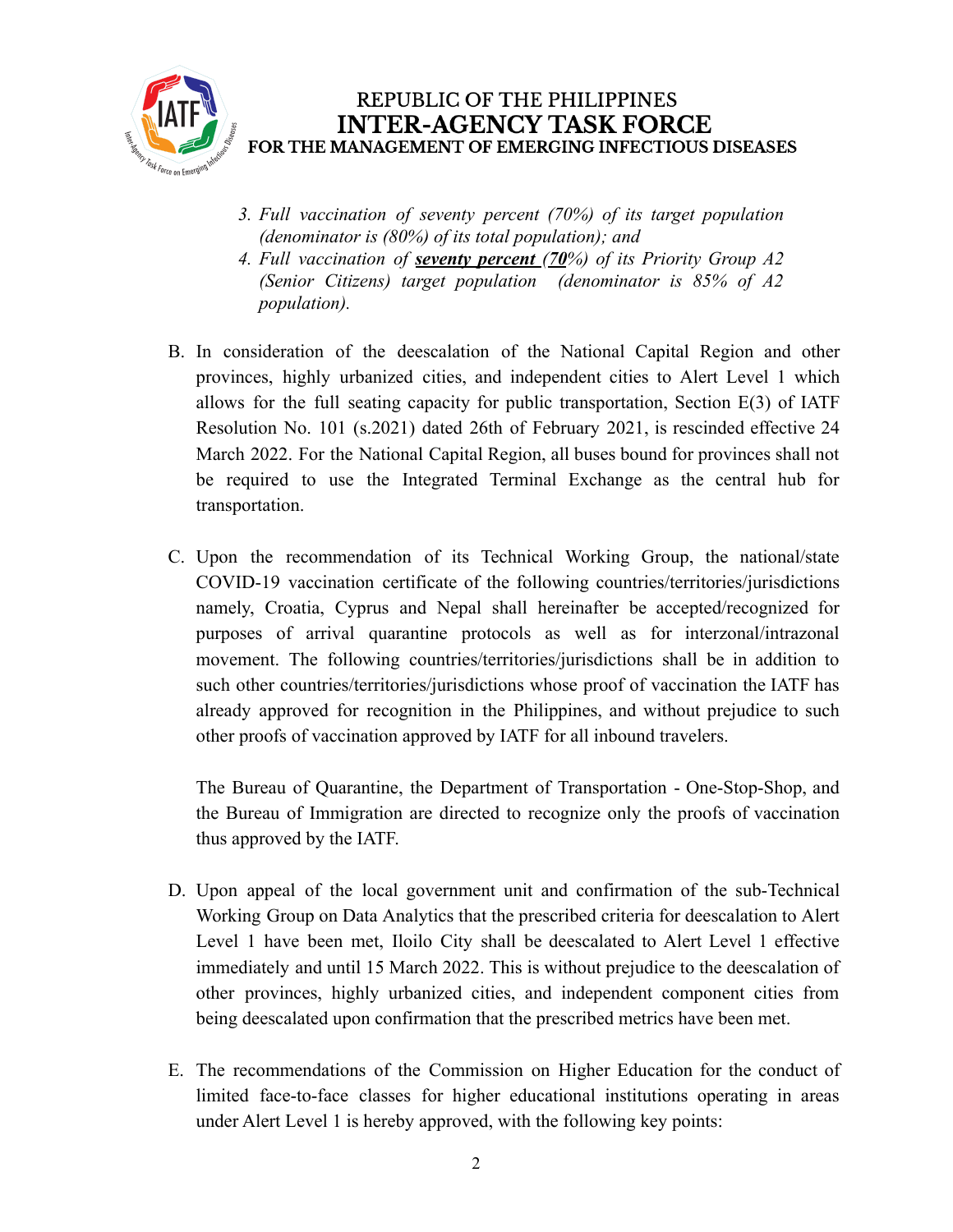

- 1. On the requirement for HEIs before operations in areas under Alert Level 1, they shall take the self-assessment checklist as per CHED-DOH Joint Memorandum Circular No. 004-2021, and operate under self re-opening. However, they can continue to get technical assistance from their respective Local Government Units, the local IATF, CHED Regional Offices, and/or CHED Experts Group.
- 2. On the determination of required programs to conduct limited face-to-face classes, it is in the discretion of the HEIs to choose which learning modalities should they operationalize, as long as there will be continuity of learning under any flexible learning modality subject to the condition that the HEIs may require.
- 3. On who may participate in the limited face to face classes, HEIs shall continue to observe the applicable guidelines for areas under Alert Level 2 in the Guidelines for Nationwide Implementation of Alert Level System for COVID-19 Response, as amended, wherein only fully vaccinated teaching, non-teaching personnel, and students shall be allowed in the premises, while unvaccinated or partially vaccinated students shall continue under flexible learning modalities.
- 4. On classroom capacity, the allowable seating capacity in classrooms of HEIs in areas under Alert Level 1 is at a maximum of 100% capacity.
- 5. On the operations of student dormitories, there will be no restriction as to operation, however, the HEI should coordinate with the LGU concerned before opening.
- 6. On the requirement of medical insurance coverage for students, relative to Section IV, Item H of CHED-DOH JMC No. 2021-004, HEIs shall ensure that students who will participate in the conduct of limited face-to-face classes are registered with PhilHealth, or with equivalent medical insurance which covers medical expenses related to COVID-19, as either direct or indirect contributor. The TWG recommended that students above twenty-one (21) years of age may enroll in PhilHealth as Indigent Members, with the basis that the student has no visible means of income. Otherwise, students below twenty-one (21) years of age may be classified as dependents of their parents/legal guardians.

**RESOLVED FURTHER,** that the Chairperson shall be duly authorized to sign this Resolution for and on behalf of the Inter-Agency Task Force.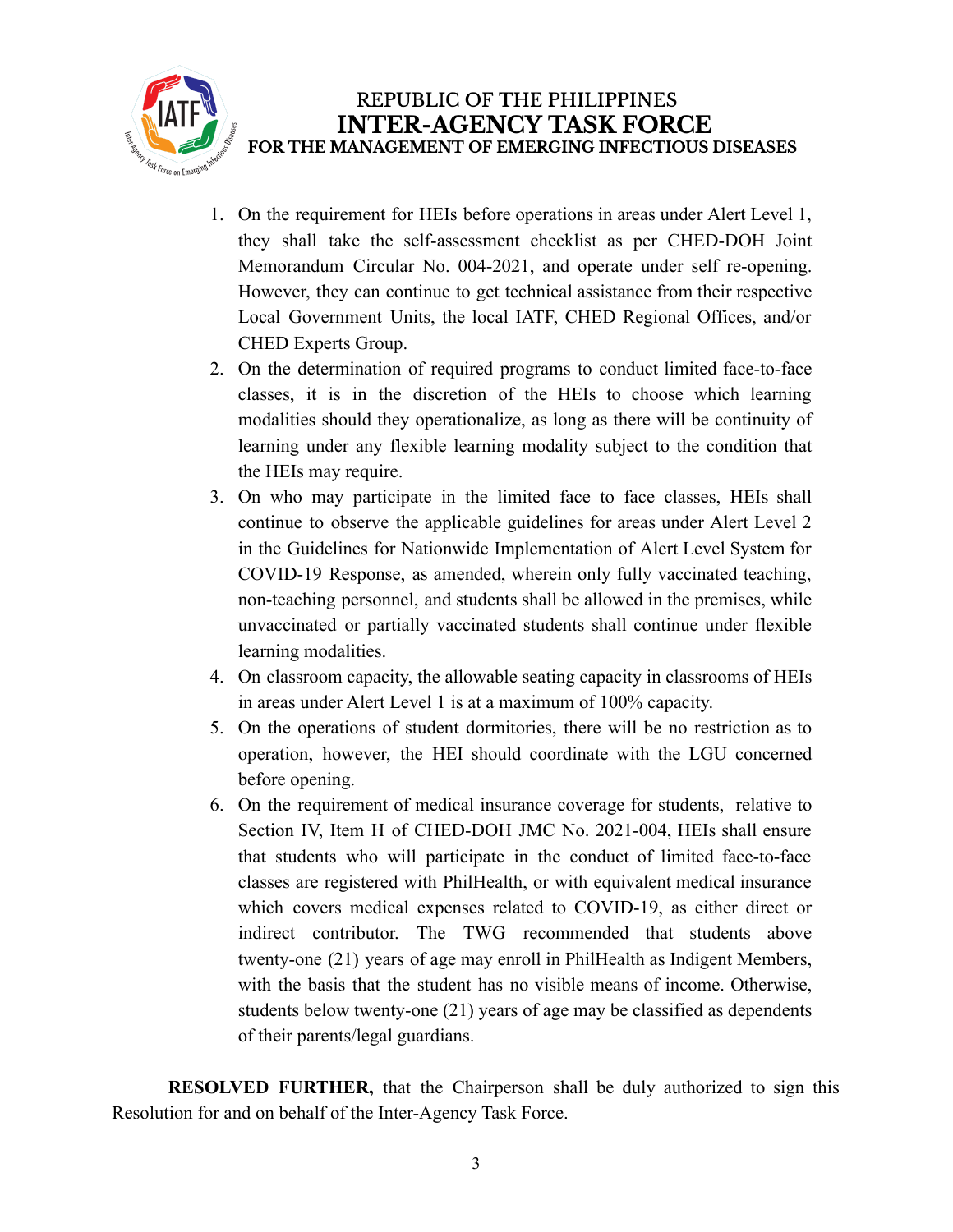

# REPUBLIC OF THE PHILIPPINES INTER-AGENCY TASK FORCE<br>FOR THE MANAGEMENT OF EMERGING INFECTIOUS DISEASES

**APPROVED** during the 164th Inter-Agency Task Force Meeting, as reflected in the minutes of the meeting, held this March 10, 2022, via video conference**.**

**FRANCISCO T. DUQUE III** Secretary, Department of Health IATF Chairperson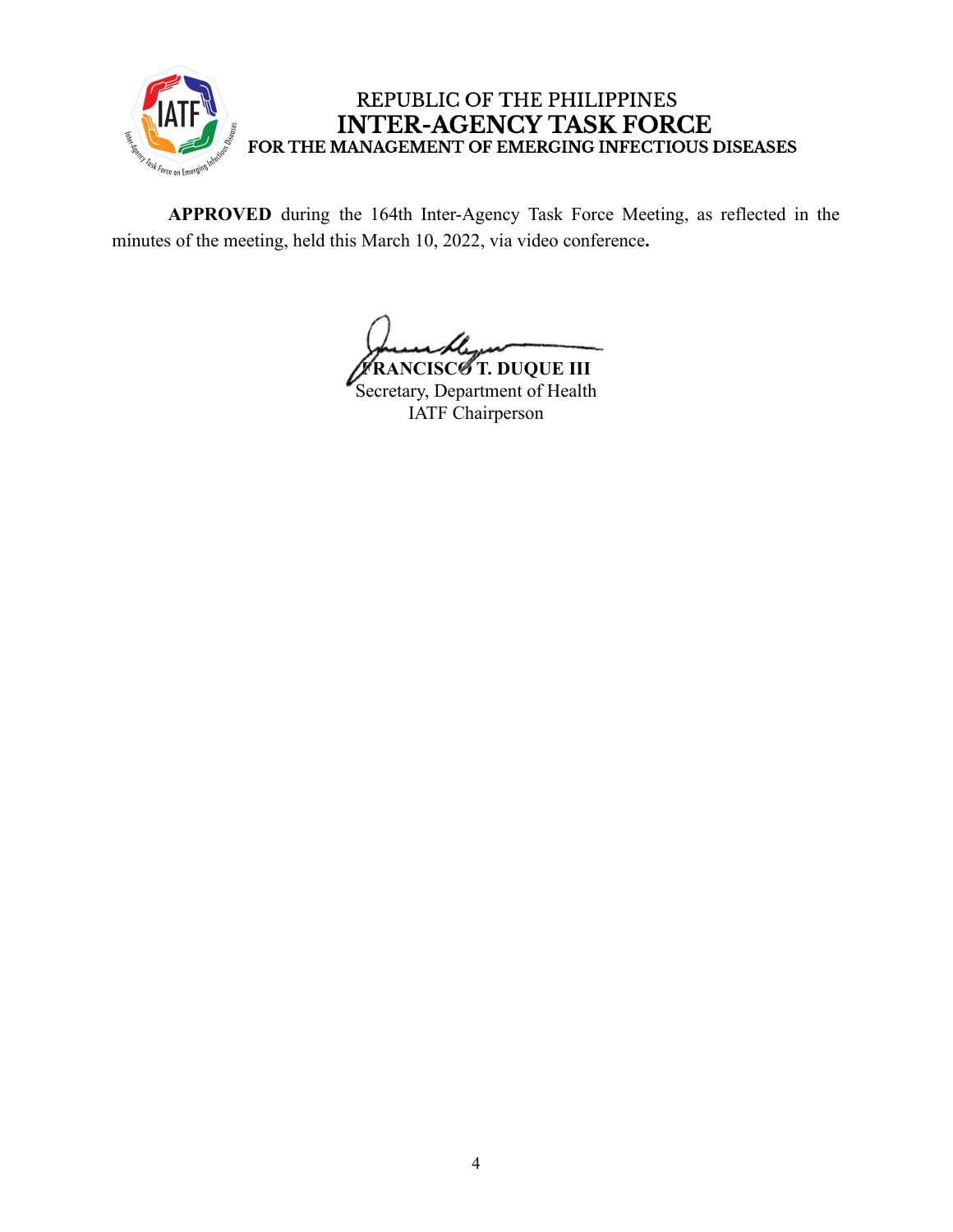

REPUBLIC OF THE PHILIPPINES **INTER-AGENCY TASK FORCE** FOR THE MANAGEMENT OF EMERGING INFECTIOUS DISEASES

## **CERTIFICATION**

This is to certify that:

- 1. I am presently an Undersecretary of the Department of Health;
- 2. I am the Head of the Secretariat of the Inter-Agency Task Force (IATF) on the Management of Emerging Infectious Diseases created under Executive Order No. 168, (s.2014) and chaired by the Department of Health (DOH);
- 3. The IATF Secretariat holds office in the DOH Main Office, San Lazaro Compound, Tayuman, Sta. Cruz, Manila;
- 4. I am the custodian of the records of the IATF, including the Minutes of Meetings and Resolutions;
- 5. In the Regular Meeting of the IATF held on **10 March 2022** via teleconference during which a quorum was present and acted throughout, IATF Resolution No. **164** was unanimously approved and adopted;
- 6. The foregoing resolution has been signed by Secretary Francisco T. Duque III upon the authority of the IATF Members;
- 7. I am executing this Certification for whatever legitimate purpose this may serve.

**IN WITNESS WHEREOF,** I have hereunto affixed my signature this **10th** day of March 2022, Manila.

**ATTY. CHARADE B. MERCADO-GRANDE**

*Undersecretary of Health Head Secretariat, IATF*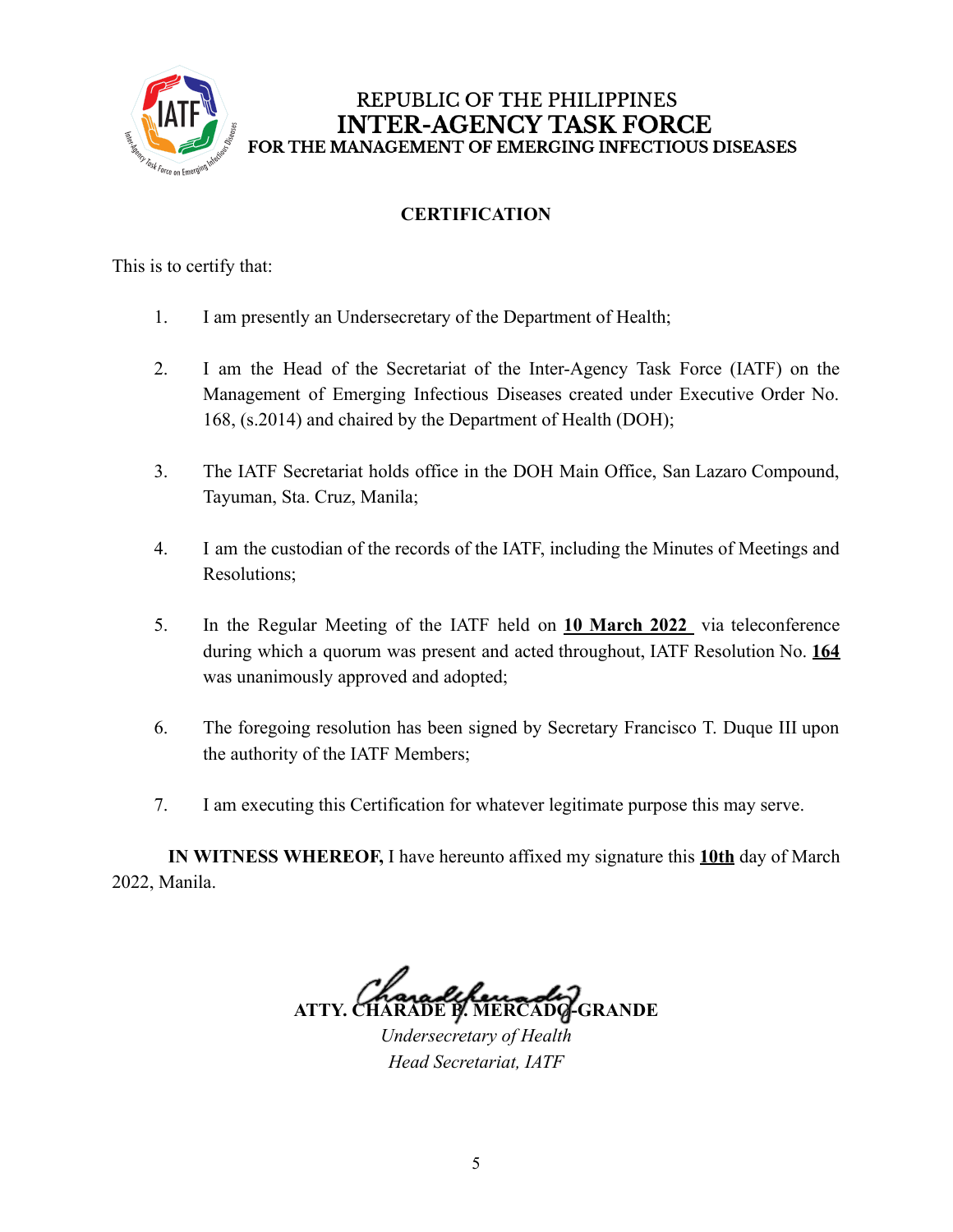

### REPUBLIC OF THE PHILIPPINES **INTER-AGENCY TASK FORCE** FOR THE MANAGEMENT OF EMERGING INFECTIOUS DISEASES

| LIST OF COUNTRIES/TERRITORIES/JURISDICTIONS<br>WITH ACCEPTED/RECOGNIZED VACCINATION CERTIFICATES |                             |
|--------------------------------------------------------------------------------------------------|-----------------------------|
| Armenia                                                                                          | Australia                   |
| Austria                                                                                          | Bahrain                     |
| Belgium                                                                                          | Canada                      |
| Colombia                                                                                         | Czech Republic              |
| France                                                                                           | Georgia                     |
| Germany                                                                                          | Hong Kong SAR               |
| India                                                                                            | Iraq                        |
| Italy                                                                                            | Japan                       |
| Kazakhstan                                                                                       | Kuwait                      |
| Monaco                                                                                           | New Zealand                 |
| Oman                                                                                             | Qatar                       |
| Samoa                                                                                            | Singapore                   |
| Slovenia                                                                                         | Sri Lanka                   |
| Switzerland                                                                                      | Thailand                    |
| The Netherlands                                                                                  | Tunisia                     |
| Turkey                                                                                           | <b>United Arab Emirates</b> |
| United Kingdom                                                                                   | United States of America    |
| Vietnam                                                                                          | Brazil                      |
| Israel                                                                                           | Timor-Leste                 |
| Republic of Korea                                                                                | Malaysia                    |
| Republic of Ireland                                                                              | Argentina                   |

*Sources:*

*IATF Resolution No. 148 dated 11 November 2021. IATF Resolution No. 149 dated 18 November 2021. IATF Resolution No. 154-E dated 29 December 2021. IATF Resolution No. 157 dated 13 January 2022. IATF Resolution No. 160 dated 03 February 2022. IATF Resolution No. 160-D dated 10 February 2022. IATF Resolution No. 161 dated 14 February 2022. IATF Resolution No. 162 dated 17 February 2022. IATF Resolution No. 162-B dated 20 February 2022. IATF Resolution No. 163 dated 24 February 2022. IATF Resolution No. 164 dated 10 March 2022*